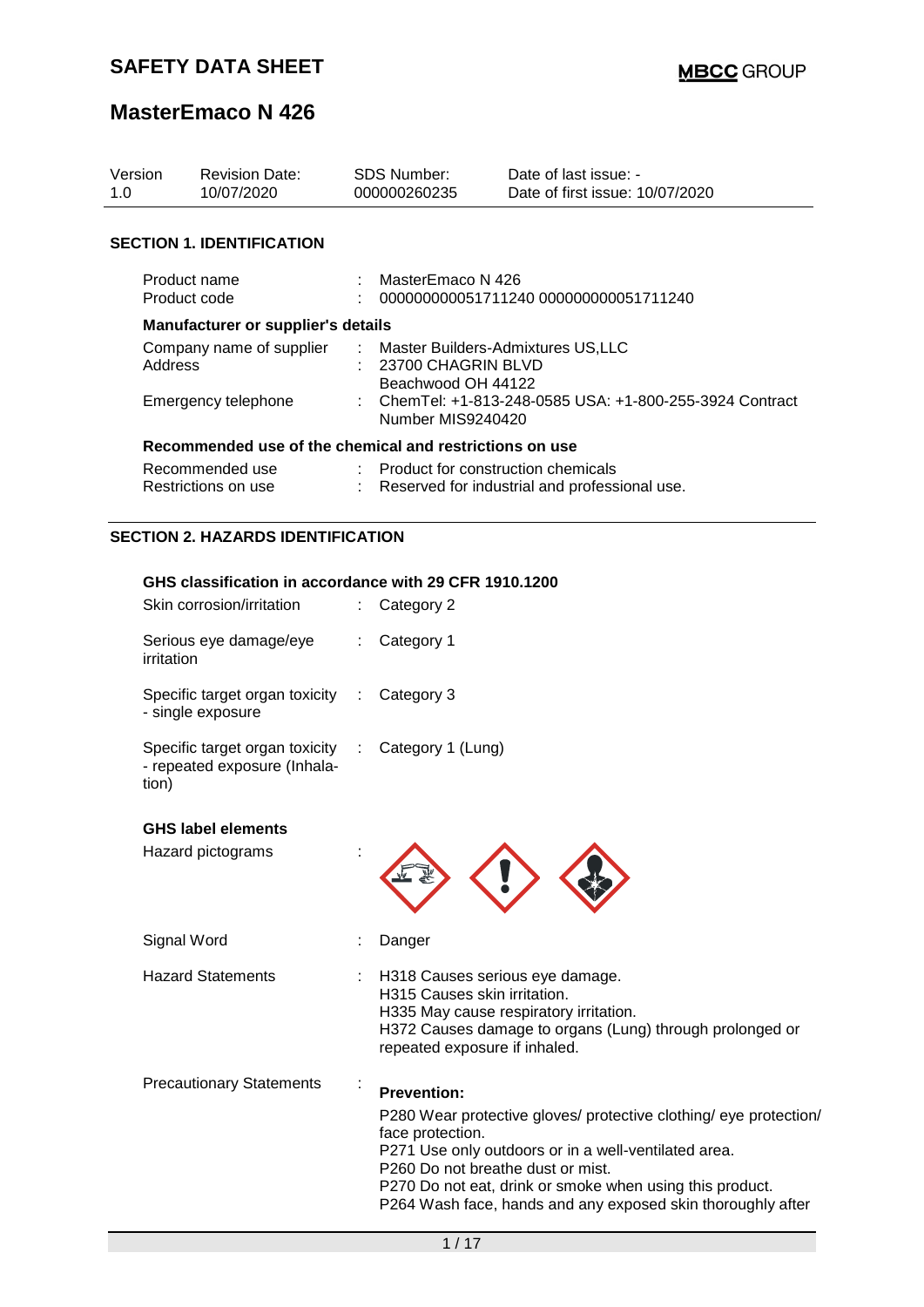| Version<br>1.0 | <b>Revision Date:</b><br>10/07/2020 | SDS Number:<br>000000260235                                                                                                                                                                                                                                                                                                                                                                                                                                    | Date of last issue: -<br>Date of first issue: 10/07/2020     |  |  |
|----------------|-------------------------------------|----------------------------------------------------------------------------------------------------------------------------------------------------------------------------------------------------------------------------------------------------------------------------------------------------------------------------------------------------------------------------------------------------------------------------------------------------------------|--------------------------------------------------------------|--|--|
|                |                                     | handling.                                                                                                                                                                                                                                                                                                                                                                                                                                                      |                                                              |  |  |
|                |                                     | Response:                                                                                                                                                                                                                                                                                                                                                                                                                                                      |                                                              |  |  |
|                |                                     | P305 + P351 + P338 IF IN EYES: Rinse cautiously with water<br>for several minutes. Remove contact lenses, if present and easy<br>to do. Continue rinsing.<br>P310 Immediately call a POISON CENTER/doctor/<br>P304 + P340 IF INHALED: Remove person to fresh air and<br>keep comfortable for breathing.<br>P303 + P352 IF ON SKIN (or hair): Wash with plenty of soap<br>and water.<br>P362 + P364 Take off contaminated clothing and wash it before<br>reuse. |                                                              |  |  |
|                |                                     | Storage:<br>tightly closed.<br>P405 Store locked up.                                                                                                                                                                                                                                                                                                                                                                                                           | P403 + P233 Store in a well-ventilated place. Keep container |  |  |
|                |                                     | Disposal:<br>waste collection point.                                                                                                                                                                                                                                                                                                                                                                                                                           | P501 Dispose of contents/container to appropriate hazardous  |  |  |

### **Other hazards**

No data available.

#### **SECTION 3. COMPOSITION/INFORMATION ON INGREDIENTS**

: No data available.

#### **Components**

| Chemical name               | CAS-No.    | Concentration (% w/w) |
|-----------------------------|------------|-----------------------|
| Cement, portland, chemicals | 65997-15-1 | $>= 7 - 25$           |
| Quartz (SiO2)               | 14808-60-7 | $>= 0 - 3$            |
| calcium oxide               | 1305-78-8  | $>= 0 - 3$            |
| Iron oxide                  | 1309-37-1  | $>= 0 - 5$            |
| magnesium oxide             | 1309-48-4  | $>= 0 - 3$            |
| Limestone                   | 1317-65-3  | $>= 0 - 3$            |
| Silicon dioxide             | 7631-86-9  | $>= 1 - 5$            |
| Calcium sulphate            | 7778-18-9  | $>= 1 - 7$            |

#### **SECTION 4. FIRST AID MEASURES**

| General advice          | Move out of dangerous area.<br>Consult a physician.<br>Show this material safety data sheet to the doctor in attend-<br>ance.<br>Do not leave the victim unattended. |
|-------------------------|----------------------------------------------------------------------------------------------------------------------------------------------------------------------|
| If inhaled              | If unconscious, place in recovery position and seek medical<br>advice.                                                                                               |
| In case of skin contact | If symptoms persist, call a physician.<br>: If skin irritation persists, call a physician.<br>If on skin, rinse well with water.                                     |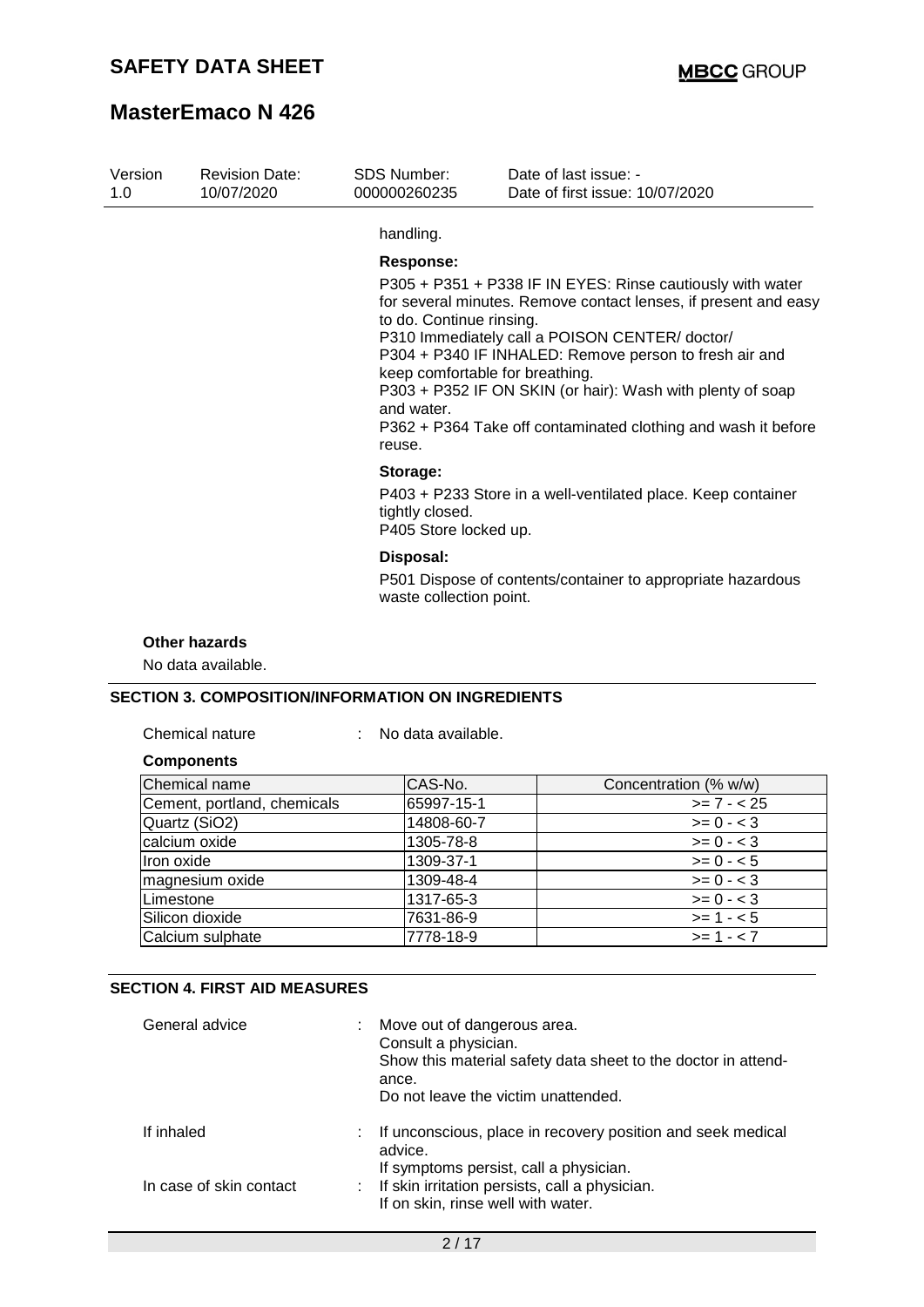# **MasterEmaco N 426**

| Version<br>1.0         | <b>Revision Date:</b><br>10/07/2020                    | <b>SDS Number:</b><br>000000260235                                                                                                                                                                                                  | Date of last issue: -<br>Date of first issue: 10/07/2020                                                                                     |  |  |  |  |
|------------------------|--------------------------------------------------------|-------------------------------------------------------------------------------------------------------------------------------------------------------------------------------------------------------------------------------------|----------------------------------------------------------------------------------------------------------------------------------------------|--|--|--|--|
| In case of eye contact |                                                        | If on clothes, remove clothes.<br>Small amounts splashed into eyes can cause irreversible tis-<br>sue damage and blindness.<br>In the case of contact with eyes, rinse immediately with plenty<br>of water and seek medical advice. |                                                                                                                                              |  |  |  |  |
| If swallowed           |                                                        | Remove contact lenses.<br>Protect unharmed eye.<br>Keep eye wide open while rinsing.<br>Keep respiratory tract clear.                                                                                                               | Continue rinsing eyes during transport to hospital.<br>If eye irritation persists, consult a specialist.                                     |  |  |  |  |
|                        |                                                        | Do NOT induce vomiting.<br>Take victim immediately to hospital.                                                                                                                                                                     | Do not give milk or alcoholic beverages.<br>Never give anything by mouth to an unconscious person.<br>If symptoms persist, call a physician. |  |  |  |  |
| delayed                | Most important symptoms<br>and effects, both acute and | Causes skin irritation.<br>Causes serious eye damage.<br>May cause respiratory irritation.<br>exposure if inhaled.                                                                                                                  | Causes damage to organs through prolonged or repeated                                                                                        |  |  |  |  |
|                        | Notes to physician                                     | Treat symptomatically.                                                                                                                                                                                                              |                                                                                                                                              |  |  |  |  |

#### **SECTION 5. FIRE-FIGHTING MEASURES**

| Suitable extinguishing media :<br>Unsuitable extinguishing<br>media<br>Specific hazards during fire<br>fighting | Water spray<br>Foam<br>Dry powder<br>Carbon dioxide (CO2)<br>: High volume water jet<br>Do not allow run-off from fire fighting to enter drains or water<br>courses.                                                                                                                                           |
|-----------------------------------------------------------------------------------------------------------------|----------------------------------------------------------------------------------------------------------------------------------------------------------------------------------------------------------------------------------------------------------------------------------------------------------------|
| Further information<br>Special protective equipment :<br>for fire-fighters                                      | : Collect contaminated fire extinguishing water separately. This<br>must not be discharged into drains.<br>Fire residues and contaminated fire extinguishing water must<br>be disposed of in accordance with local regulations.<br>Wear self-contained breathing apparatus for firefighting if nec-<br>essary. |

### **SECTION 6. ACCIDENTAL RELEASE MEASURES**

| Personal precautions, protec-<br>tive equipment and emer-<br>gency procedures | -11 | Use personal protective equipment.<br>Avoid dust formation.<br>Avoid breathing dust.                                                                                                       |
|-------------------------------------------------------------------------------|-----|--------------------------------------------------------------------------------------------------------------------------------------------------------------------------------------------|
| Environmental precautions                                                     | ÷.  | Prevent product from entering drains.<br>Prevent further leakage or spillage if safe to do so.<br>If the product contaminates rivers and lakes or drains inform<br>respective authorities. |
| Methods and materials for<br>containment and cleaning up                      |     | Keep in suitable, closed containers for disposal.                                                                                                                                          |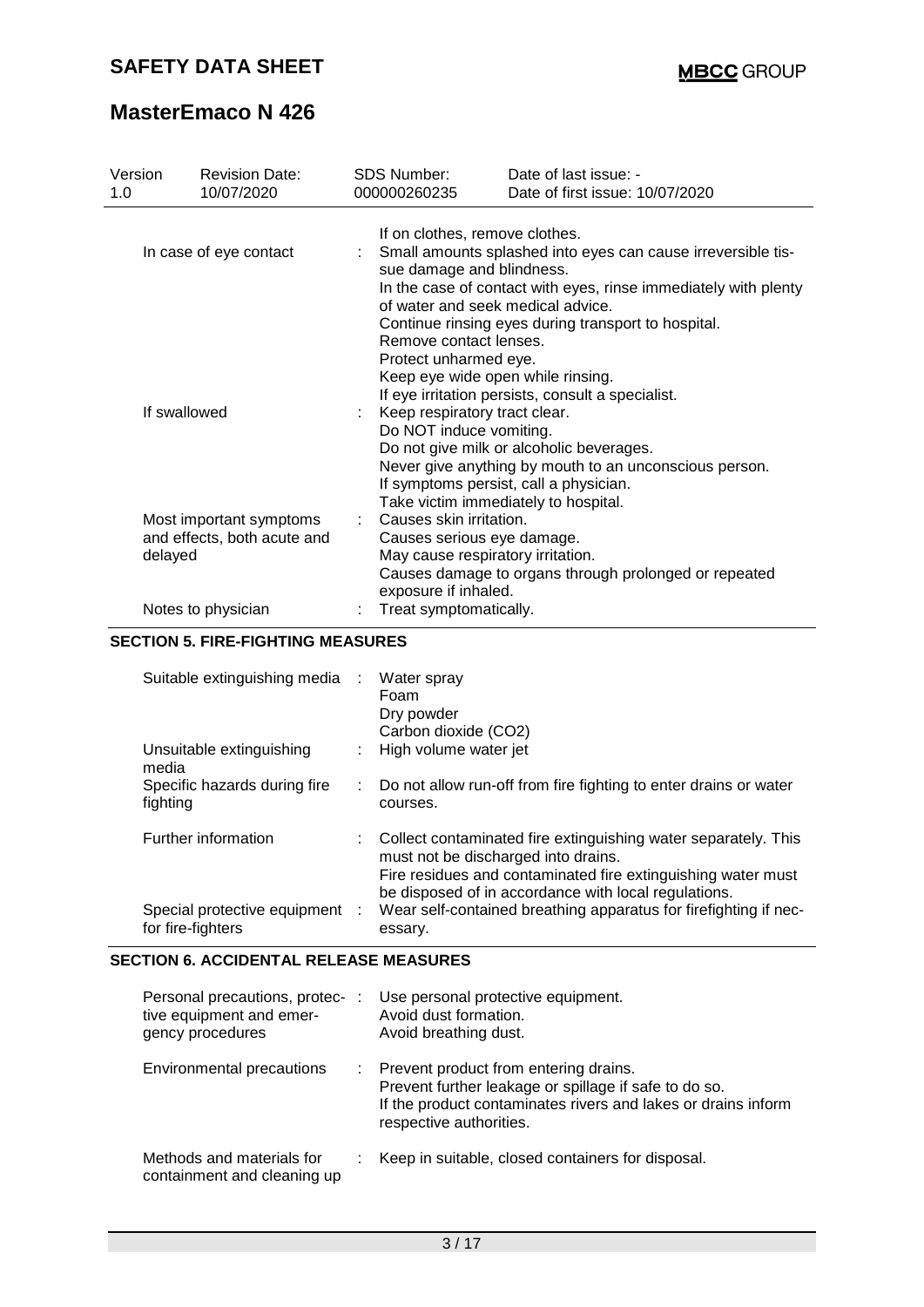# **MasterEmaco N 426**

| Version<br>1.0 | <b>Revision Date:</b><br>10/07/2020                |   | <b>SDS Number:</b><br>000000260235                                                                  | Date of last issue: -<br>Date of first issue: 10/07/2020                                                                                                                                                                                                                                                                                        |  |  |  |  |  |
|----------------|----------------------------------------------------|---|-----------------------------------------------------------------------------------------------------|-------------------------------------------------------------------------------------------------------------------------------------------------------------------------------------------------------------------------------------------------------------------------------------------------------------------------------------------------|--|--|--|--|--|
|                | <b>SECTION 7. HANDLING AND STORAGE</b>             |   |                                                                                                     |                                                                                                                                                                                                                                                                                                                                                 |  |  |  |  |  |
|                | Advice on protection against<br>fire and explosion |   | Avoid dust formation.<br>is formed.                                                                 | Provide appropriate exhaust ventilation at places where dust                                                                                                                                                                                                                                                                                    |  |  |  |  |  |
|                | Advice on safe handling                            | t | Do not breathe vapors/dust.<br>Avoid contact with skin and eyes.<br>plication area.<br>regulations. | Avoid formation of respirable particles.<br>Avoid exposure - obtain special instructions before use.<br>For personal protection see section 8.<br>Smoking, eating and drinking should be prohibited in the ap-<br>Provide sufficient air exchange and/or exhaust in work rooms.<br>Dispose of rinse water in accordance with local and national |  |  |  |  |  |
|                | Conditions for safe storage                        |   | place.<br>Observe label precautions.<br>the technological safety standards.                         | Keep container tightly closed in a dry and well-ventilated<br>Electrical installations / working materials must comply with                                                                                                                                                                                                                     |  |  |  |  |  |
|                | Further information on stor-<br>age conditions     |   |                                                                                                     | Containers should be stored tightly sealed in a dry place.                                                                                                                                                                                                                                                                                      |  |  |  |  |  |
|                | Materials to avoid                                 |   | Segregate from metals.<br>Segregate from acids and bases.<br>Segregate from oxidants.               | Segregate from foods and animal feeds.                                                                                                                                                                                                                                                                                                          |  |  |  |  |  |
|                | Further information on stor-<br>age stability      |   | No data available                                                                                   |                                                                                                                                                                                                                                                                                                                                                 |  |  |  |  |  |

### **SECTION 8. EXPOSURE CONTROLS/PERSONAL PROTECTION**

### **Ingredients with workplace control parameters**

| Components    | CAS-No.   | Value type<br>(Form of<br>exposure)          | Control parame-<br>ters / Permissible<br>concentration | <b>Basis</b>                                |
|---------------|-----------|----------------------------------------------|--------------------------------------------------------|---------------------------------------------|
| calcium oxide | 1305-78-8 | <b>TWA value</b>                             | $2$ mg/m $3$                                           | <b>ACGIHTLV</b>                             |
|               |           | <b>REL</b> value                             | $2$ mg/m $3$                                           | <b>NIOSH</b>                                |
|               |           | <b>PEL</b>                                   | $5$ mg/m $3$                                           | <b>29 CFR</b><br>1910.1000<br>(Table Z-1)   |
|               |           | <b>TWA value</b>                             | $5$ mg/m $3$                                           | <b>29 CFR</b><br>1910.1000<br>(Table Z-1-A) |
|               |           | <b>TWA</b>                                   | $2$ mg/m $3$                                           | <b>ACGIH</b>                                |
|               |           | <b>TWA</b>                                   | $2$ mg/m $3$                                           | <b>NIOSH REL</b>                            |
|               |           | <b>TWA</b>                                   | $5$ mg/m $3$                                           | OSHA Z-1                                    |
|               |           | <b>TWA</b>                                   | $5 \text{ mg/m}$ 3                                     | OSHA P0                                     |
| Iron oxide    | 1309-37-1 | <b>TWA value</b><br>(Respirable<br>fraction) | $5$ mg/m $3$                                           | <b>ACGIHTLV</b>                             |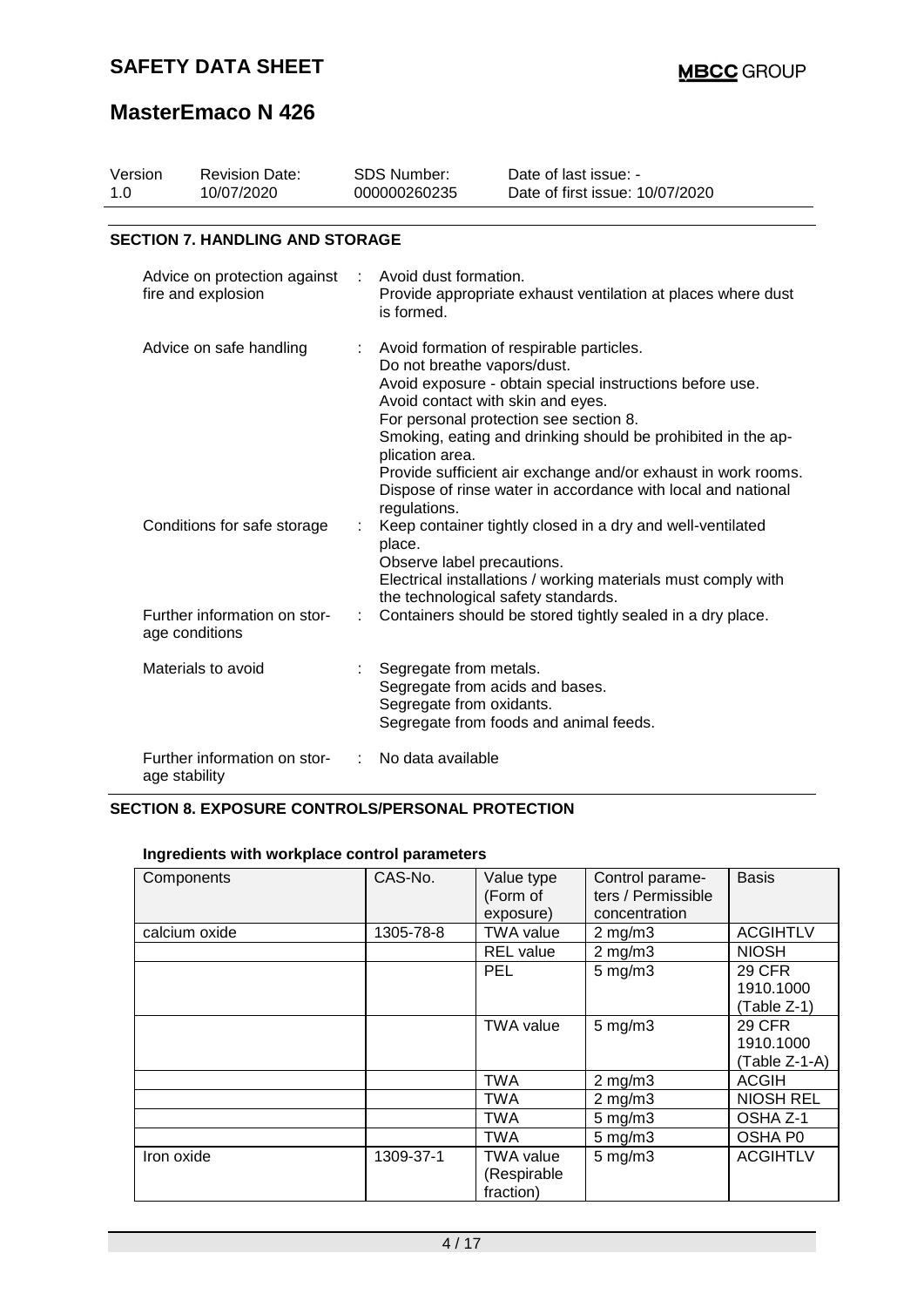| Version<br>1.0 | <b>Revision Date:</b><br>10/07/2020 | SDS Number:<br>000000260235 | Date of last issue: -                       | Date of first issue: 10/07/2020   |                                           |
|----------------|-------------------------------------|-----------------------------|---------------------------------------------|-----------------------------------|-------------------------------------------|
|                |                                     |                             |                                             |                                   |                                           |
|                |                                     |                             | <b>REL</b> value<br>(Dust and<br>fume)      | $5 \text{ mg/m}$ 3<br>(iron (Fe)) | <b>NIOSH</b>                              |
|                |                                     |                             | PEL                                         | 10 mg/m3                          | 29 CFR                                    |
|                |                                     |                             | (fumes/smok<br>e)                           |                                   | 1910.1000<br>(Table Z-1)                  |
|                |                                     |                             | <b>TWA value</b>                            | 10 mg/m3                          | <b>29 CFR</b>                             |
|                |                                     |                             | (fumes/smok<br>e)                           |                                   | 1910.1000<br>(Table Z-1-A)                |
|                |                                     |                             | TWA (Res-                                   | $5$ mg/m $3$                      | <b>ACGIH</b>                              |
|                |                                     |                             | pirable par-                                |                                   |                                           |
|                |                                     |                             | ticulate mat-                               |                                   |                                           |
|                |                                     |                             | ter)                                        |                                   |                                           |
|                |                                     |                             | TWA (dust                                   | $5 \text{ mg/m}$ 3                | <b>NIOSH REL</b>                          |
|                |                                     |                             | and fume)                                   | (Iron)                            |                                           |
|                |                                     |                             | <b>TWA</b><br>(Fumes)                       | 10 mg/m3                          | OSHA Z-1                                  |
|                |                                     |                             | TWA (total                                  | 15 mg/m3                          | OSHA Z-1                                  |
|                |                                     |                             | dust)                                       |                                   |                                           |
|                |                                     |                             | TWA (respir-<br>able fraction)              | $5$ mg/m $3$                      | OSHA Z-1                                  |
|                |                                     |                             | <b>TWA</b><br>(Fumes)                       | 10 mg/m3                          | OSHA P0                                   |
|                | magnesium oxide                     | $1309 - 48 - 4$             | <b>TWA value</b><br>(Inhalable<br>fraction) | 10 mg/m3                          | <b>ACGIHTLV</b>                           |
|                |                                     |                             | PEL (Total<br>particulate)                  | 15 mg/m3                          | 29 CFR<br>1910.1000<br>(Table Z-1)        |
|                |                                     |                             | <b>TWA value</b>                            | 10 mg/m3                          | <b>29 CFR</b>                             |
|                |                                     |                             | (Total partic-                              |                                   | 1910.1000                                 |
|                |                                     |                             | ulate)                                      |                                   | (Table Z-1-A)                             |
|                |                                     |                             | TWA (Inhal-                                 | 10 mg/m3                          | <b>ACGIH</b>                              |
|                |                                     |                             | able particu-<br>late matter)               |                                   |                                           |
|                |                                     |                             | TWA (fume,<br>total particu-                | 15 mg/m3                          | OSHA Z-1                                  |
|                |                                     |                             | late)                                       |                                   |                                           |
|                |                                     |                             | TWA (Fume -                                 | $10$ mg/m $3$                     | <b>OSHA P0</b>                            |
|                |                                     |                             | total particu-<br>late)                     |                                   |                                           |
| Limestone      |                                     | 1317-65-3                   | <b>REL</b> value<br>(Respirable)            | $5$ mg/m $3$                      | <b>NIOSH</b>                              |
|                |                                     |                             | <b>REL</b> value<br>(Total)                 | 10 mg/m3                          | <b>NIOSH</b>                              |
|                |                                     |                             | PEL (Respir-<br>able fraction)              | $5$ mg/m $3$                      | <b>29 CFR</b><br>1910.1000<br>(Table Z-1) |
|                |                                     |                             | PEL (Total<br>dust)                         | 15 mg/m3                          | <b>29 CFR</b><br>1910.1000<br>(Table Z-1) |
|                |                                     |                             | <b>TWA value</b>                            | $5$ mg/m $3$                      | $\overline{2}9$ CFR                       |
|                |                                     |                             | (Respirable<br>fraction)                    |                                   | 1910.1000<br>(Table Z-1-A)                |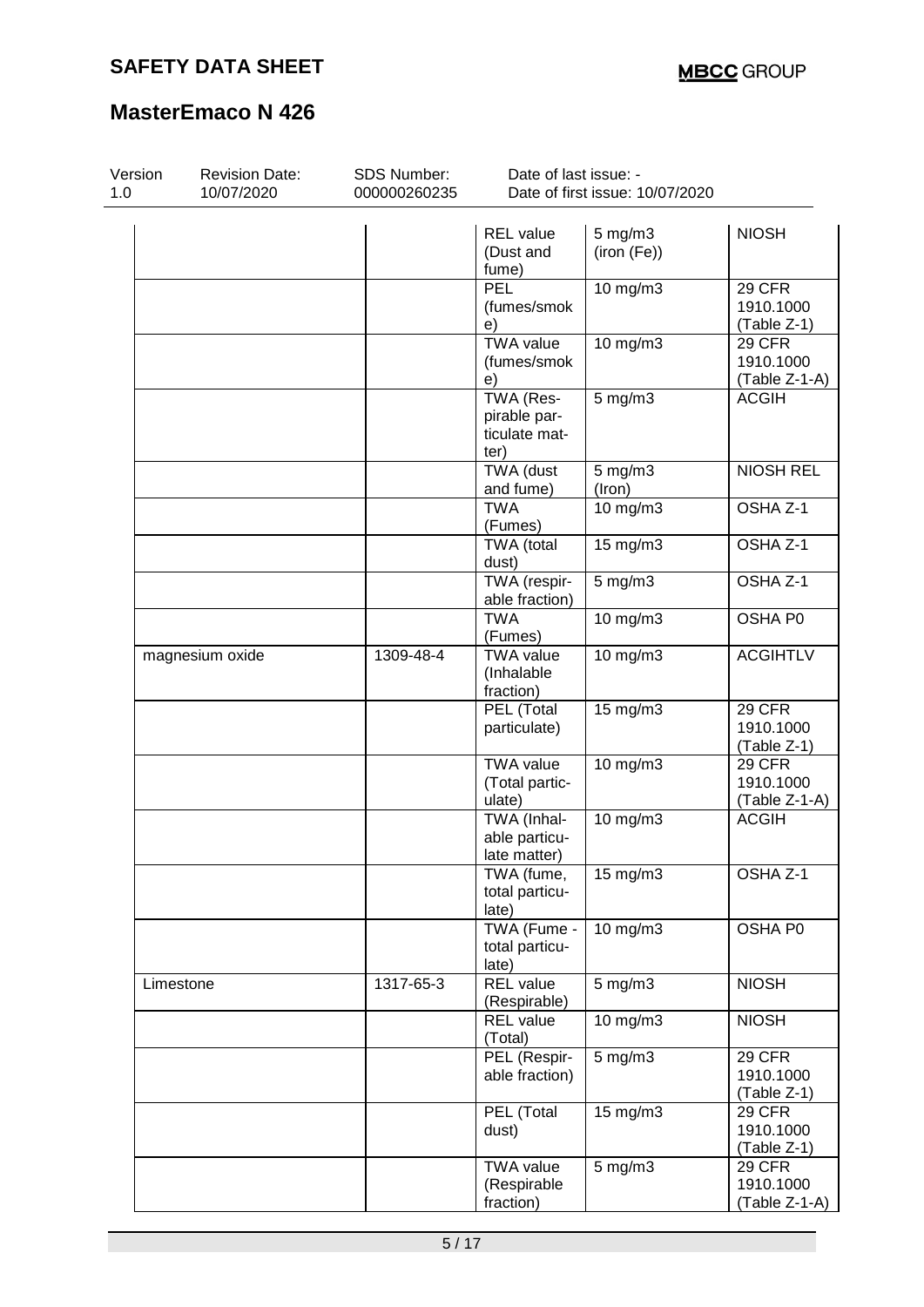| Version<br>1.0 | <b>Revision Date:</b><br>10/07/2020 | <b>SDS Number:</b><br>000000260235 | Date of last issue: -<br>Date of first issue: 10/07/2020 |                                                      |                                             |  |
|----------------|-------------------------------------|------------------------------------|----------------------------------------------------------|------------------------------------------------------|---------------------------------------------|--|
|                |                                     |                                    | <b>TWA value</b><br>(Total dust)                         | 15 mg/m3                                             | <b>29 CFR</b><br>1910.1000<br>(Table Z-1-A) |  |
|                |                                     |                                    | TWA (total<br>dust)                                      | 15 mg/m3                                             | OSHA Z-1                                    |  |
|                |                                     |                                    | TWA (respir-<br>able fraction)                           | $5$ mg/m $3$                                         | OSHA Z-1                                    |  |
|                |                                     |                                    | <b>TWA (Total</b><br>dust)                               | 15 mg/m3                                             | OSHA P0                                     |  |
|                |                                     |                                    | TWA (respir-<br>able dust<br>fraction)                   | $5$ mg/m $3$                                         | OSHA P0                                     |  |
|                |                                     |                                    | TWA (Res-<br>pirable)                                    | $5 \text{ mg/m}$<br>(Calcium car-<br>bonate)         | <b>NIOSH REL</b>                            |  |
|                |                                     |                                    | TWA (total)                                              | 10 mg/m3<br>(Calcium car-<br>bonate)                 | <b>NIOSH REL</b>                            |  |
|                | Silicon dioxide                     | 7631-86-9                          | <b>REL</b> value                                         | $6$ mg/m $3$                                         | <b>NIOSH</b>                                |  |
|                |                                     |                                    | <b>TWA value</b>                                         | $6$ mg/m $3$                                         | 29 CFR<br>1910.1000<br>(Table Z-1-A)        |  |
|                |                                     |                                    | <b>TWA value</b>                                         | 20 millions of<br>particles per cubic<br>foot of air | 29 CFR<br>1910.1000<br>(Table Z-3)          |  |
|                |                                     |                                    | <b>TWA value</b>                                         | $0.8$ mg/m $3$                                       | 29 CFR<br>1910.1000<br>(Table Z-3)          |  |
|                |                                     |                                    | TWA (Dust)                                               | 20 Million parti-<br>cles per cubic foot<br>(Silica) | OSHA Z-3                                    |  |
|                |                                     |                                    | TWA (Dust)                                               | 80 mg/m3 /<br>%SiO <sub>2</sub><br>(Silica)          | $OSHAZ-3$                                   |  |
|                |                                     |                                    | TWA (Res-<br>pirable dust)                               | $0.05$ mg/m3<br>(Silica)                             | <b>NIOSH REL</b>                            |  |
|                |                                     |                                    | <b>TWA</b>                                               | $6$ mg/m $3$<br>(Silica)                             | <b>NIOSH REL</b>                            |  |
|                | Calcium sulphate                    | 7778-18-9                          | <b>TWA value</b><br>(Inhalable<br>fraction)              | 10 mg/m3                                             | <b>ACGIHTLV</b>                             |  |
|                |                                     |                                    | <b>REL</b> value<br>(Respirable)                         | $5$ mg/m $3$                                         | <b>NIOSH</b>                                |  |
|                |                                     |                                    | <b>REL</b> value<br>(Total)                              | 10 mg/m3                                             | <b>NIOSH</b>                                |  |
|                |                                     |                                    | PEL (Respir-<br>able fraction)                           | $5$ mg/m $3$                                         | 29 CFR<br>1910.1000<br>(Table Z-1)          |  |
|                |                                     |                                    | PEL (Total<br>dust)                                      | $15$ mg/m $3$                                        | <b>29 CFR</b><br>1910.1000<br>(Table Z-1)   |  |
|                |                                     |                                    | <b>TWA value</b><br>(Respirable<br>fraction)             | $5 \text{ mg/m}$                                     | <b>29 CFR</b><br>1910.1000<br>(Table Z-1-A) |  |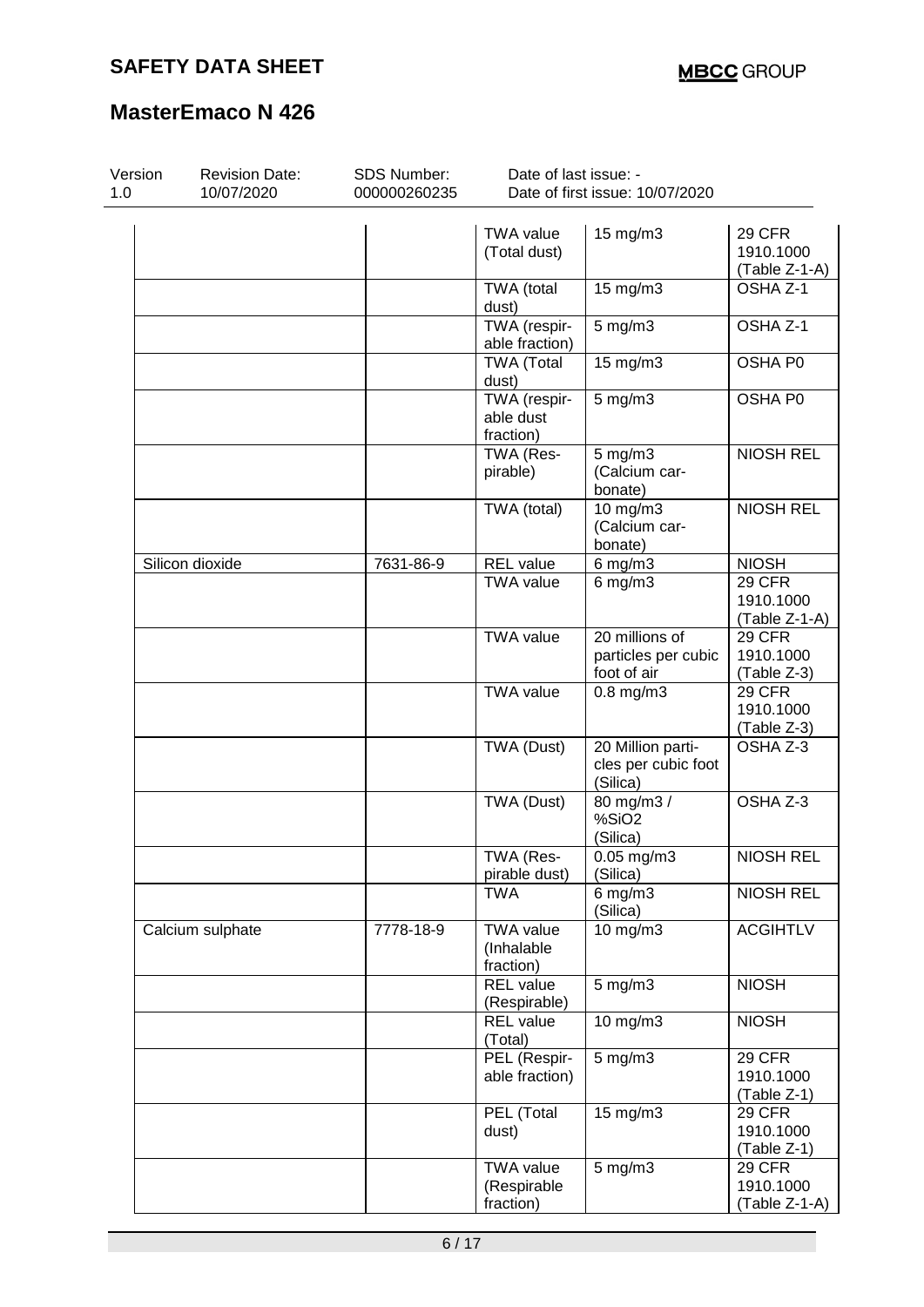| Version<br>1.0 | <b>Revision Date:</b><br>10/07/2020 | <b>SDS Number:</b><br>000000260235 | Date of last issue: -                              | Date of first issue: 10/07/2020      |                                             |
|----------------|-------------------------------------|------------------------------------|----------------------------------------------------|--------------------------------------|---------------------------------------------|
|                |                                     |                                    | <b>TWA value</b><br>(Total dust)                   | 15 mg/m3                             | <b>29 CFR</b><br>1910.1000<br>(Table Z-1-A) |
|                |                                     |                                    | TWA (Res-<br>pirable)                              | $5$ mg/m $3$                         | <b>NIOSH REL</b>                            |
|                |                                     |                                    | TWA (total)                                        | 10 mg/m3                             | <b>NIOSH REL</b>                            |
|                |                                     |                                    | TWA (total<br>dust)                                | $15$ mg/m $3$                        | OSHA Z-1                                    |
|                |                                     |                                    | TWA (respir-<br>able fraction)                     | $5 \,\mathrm{mg/m}$                  | OSHA Z-1                                    |
|                |                                     |                                    | <b>TWA (Total</b><br>dust)                         | 15 mg/m3                             | OSHA P0                                     |
|                |                                     |                                    | TWA (respir-<br>able dust<br>fraction)             | $5$ mg/m $3$                         | OSHA P0                                     |
|                |                                     |                                    | TWA (Inhal-<br>able particu-<br>late matter)       | 10 mg/m3<br>(Calcium)                | <b>ACGIH</b>                                |
|                | Quartz (SiO2)                       | 14808-60-7                         | <b>TWA value</b><br>(Respirable<br>fraction)       | $0.025$ mg/m3                        | <b>ACGIHTLV</b>                             |
|                |                                     |                                    | <b>TWA value</b>                                   | $0.05$ mg/m $3$<br>(Respirable dust) | 29 CFR<br>1910.1001-<br>1050                |
|                |                                     |                                    | <b>OSHA Action</b><br>level                        | $0.025$ mg/m3<br>(Respirable dust)   | <b>29 CFR</b><br>1910.1001-<br>1050         |
|                |                                     |                                    | REL value<br>(Respirable<br>dust)                  | 0.05 mg/m3                           | <b>NIOSH</b>                                |
|                |                                     |                                    | TWA (Res-<br>pirable dust)                         | $0.05$ mg/m $3$                      | OSHA Z-1                                    |
|                |                                     |                                    | TWA (respir-<br>able)                              | 10 mg/m3 /<br>%SiO2+2                | OSHA Z-3                                    |
|                |                                     |                                    | TWA (respir-<br>able)                              | 250 mppcf /<br>%SiO2+5               | OSHA Z-3                                    |
|                |                                     |                                    | TWA (respir-<br>able dust<br>fraction)             | $0.1$ mg/m $3$                       | OSHA P0                                     |
|                |                                     |                                    | TWA (Res-<br>pirable par-<br>ticulate mat-<br>ter) | 0.025 mg/m3<br>(Silica)              | <b>ACGIH</b>                                |
|                |                                     |                                    | PEL (respir-<br>able)                              | $0.05$ mg/m $3$                      | <b>OSHA CARC</b>                            |
|                |                                     |                                    | TWA (Res-<br>pirable dust)                         | $0.05$ mg/m $3$<br>(Silica)          | <b>NIOSH REL</b>                            |
|                | Cement, portland, chemicals         | 65997-15-1                         | <b>TWA value</b><br>(Respirable<br>fraction)       | 1 $mg/m3$                            | <b>ACGIHTLV</b>                             |
|                |                                     |                                    | <b>REL</b> value<br>(Total)                        | $10$ mg/m $3$                        | <b>NIOSH</b>                                |
|                |                                     |                                    | <b>REL</b> value<br>(Respirable)                   | $5$ mg/m $3$                         | <b>NIOSH</b>                                |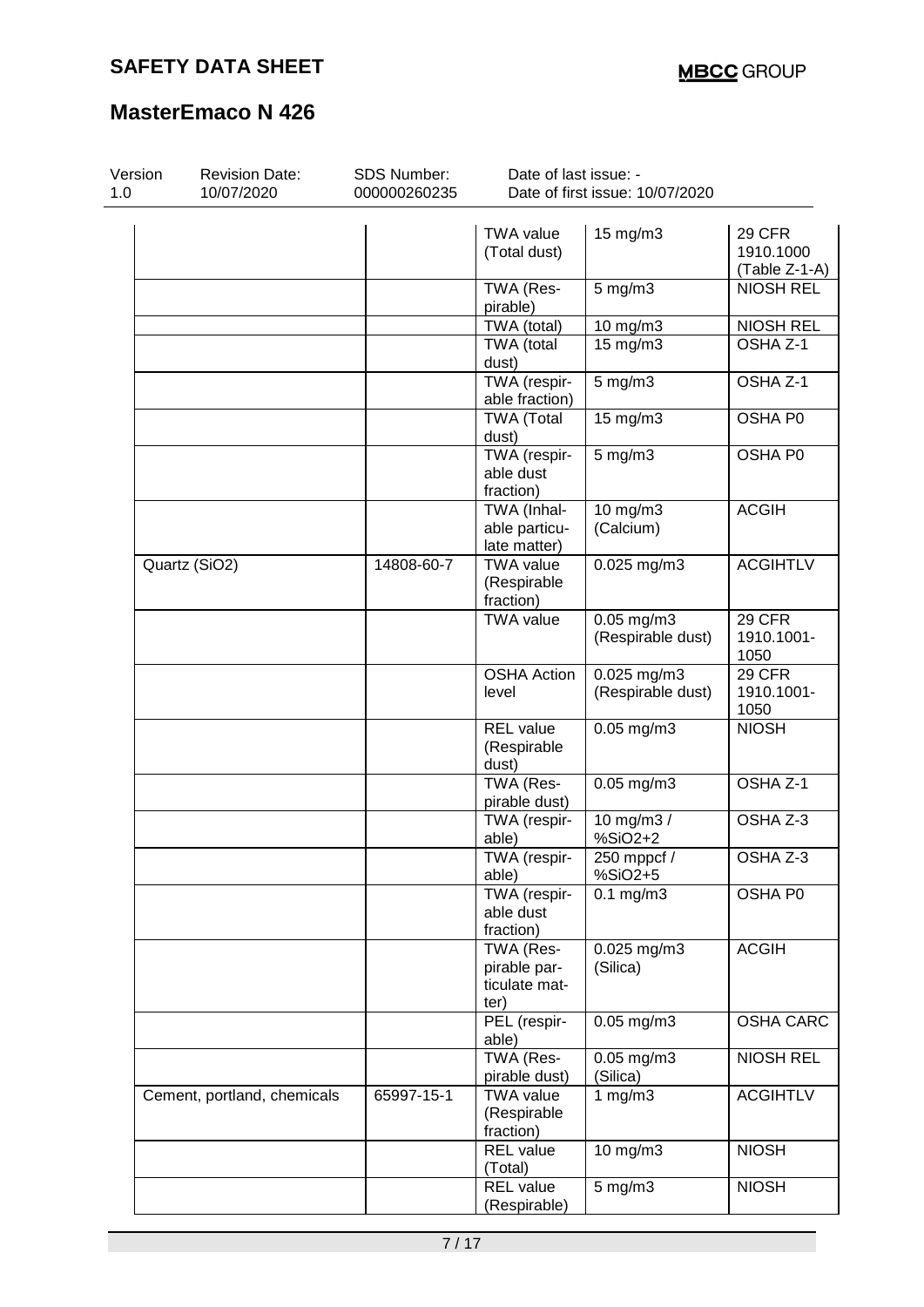| Version<br>1.0 | <b>Revision Date:</b><br>10/07/2020 | SDS Number:<br>000000260235 | Date of last issue: -                              | Date of first issue: 10/07/2020                      |                                           |
|----------------|-------------------------------------|-----------------------------|----------------------------------------------------|------------------------------------------------------|-------------------------------------------|
|                |                                     |                             | PEL (Total<br>dust)                                | 15 mg/m3                                             | <b>29 CFR</b><br>1910.1000<br>(Table Z-1) |
|                |                                     |                             | PEL (Respir-<br>able fraction)                     | $5$ mg/m $3$                                         | <b>29 CFR</b><br>1910.1000<br>(Table Z-1) |
|                |                                     |                             | <b>TWA value</b><br>(Total dust)                   | 10 mg/m3                                             | 29 CFR<br>1910.1000<br>(Table Z-1-A)      |
|                |                                     |                             | <b>TWA value</b><br>(Respirable<br>fraction)       | $5$ mg/m $3$                                         | 29 CFR<br>1910.1000<br>(Table Z-1-A)      |
|                |                                     |                             | <b>TWA value</b>                                   | 50 millions of<br>particles per cubic<br>foot of air | <b>29 CFR</b><br>1910.1000<br>(Table Z-3) |
|                |                                     |                             | TWA (Res-<br>pirable par-<br>ticulate mat-<br>ter) | 1 $mg/m3$                                            | <b>ACGIH</b>                              |
|                |                                     |                             | TWA (Res-<br>pirable)                              | $5$ mg/m $3$                                         | <b>NIOSH REL</b>                          |
|                |                                     |                             | TWA (total)<br>TWA (total<br>dust)                 | 10 mg/m3<br>15 mg/m3                                 | <b>NIOSH REL</b><br>OSHA Z-1              |
|                |                                     |                             | TWA (respir-<br>able fraction)                     | $5$ mg/m $3$                                         | OSHA Z-1                                  |
|                |                                     |                             | <b>TWA (Total</b><br>dust)                         | $10$ mg/m $3$                                        | OSHA P0                                   |
|                |                                     |                             | TWA (respir-<br>able dust<br>fraction)             | $5$ mg/m $3$                                         | OSHA P0                                   |
|                |                                     |                             | TWA (Dust)                                         | 50 Million parti-<br>cles per cubic foot             | OSHA Z-3                                  |
|                | crystalline silica                  | 14808-60-7                  | <b>TWA value</b><br>(Respirable<br>fraction)       | $0.025$ mg/m $3$                                     | <b>ACGIHTLV</b>                           |
|                |                                     |                             | <b>REL</b> value<br>(Respirable<br>dust)           | $0.05$ mg/m $3$                                      | <b>NIOSH</b>                              |
|                |                                     |                             | <b>TWA</b> value                                   | $0.05$ mg/m $3$<br>(Respirable dust)                 | 29 CFR<br>1910.1001-<br>1050              |
|                |                                     |                             | <b>OSHA Action</b><br>level                        | $0.025$ mg/m $3$<br>(Respirable dust)                | <b>29 CFR</b><br>1910.1001-<br>1050       |
|                |                                     |                             | TWA (Res-<br>pirable dust)                         | $0.05$ mg/m $3$                                      | OSHA Z-1                                  |
|                |                                     |                             | TWA (respir-<br>able)                              | 10 mg/m3 /<br>%SiO2+2                                | OSHA Z-3                                  |
|                |                                     |                             | TWA (respir-<br>able)                              | 250 mppcf /<br>%SiO2+5                               | OSHA Z-3                                  |
|                |                                     |                             | TWA (respir-<br>able dust<br>fraction)             | $0.1$ mg/m $3$                                       | OSHA P0                                   |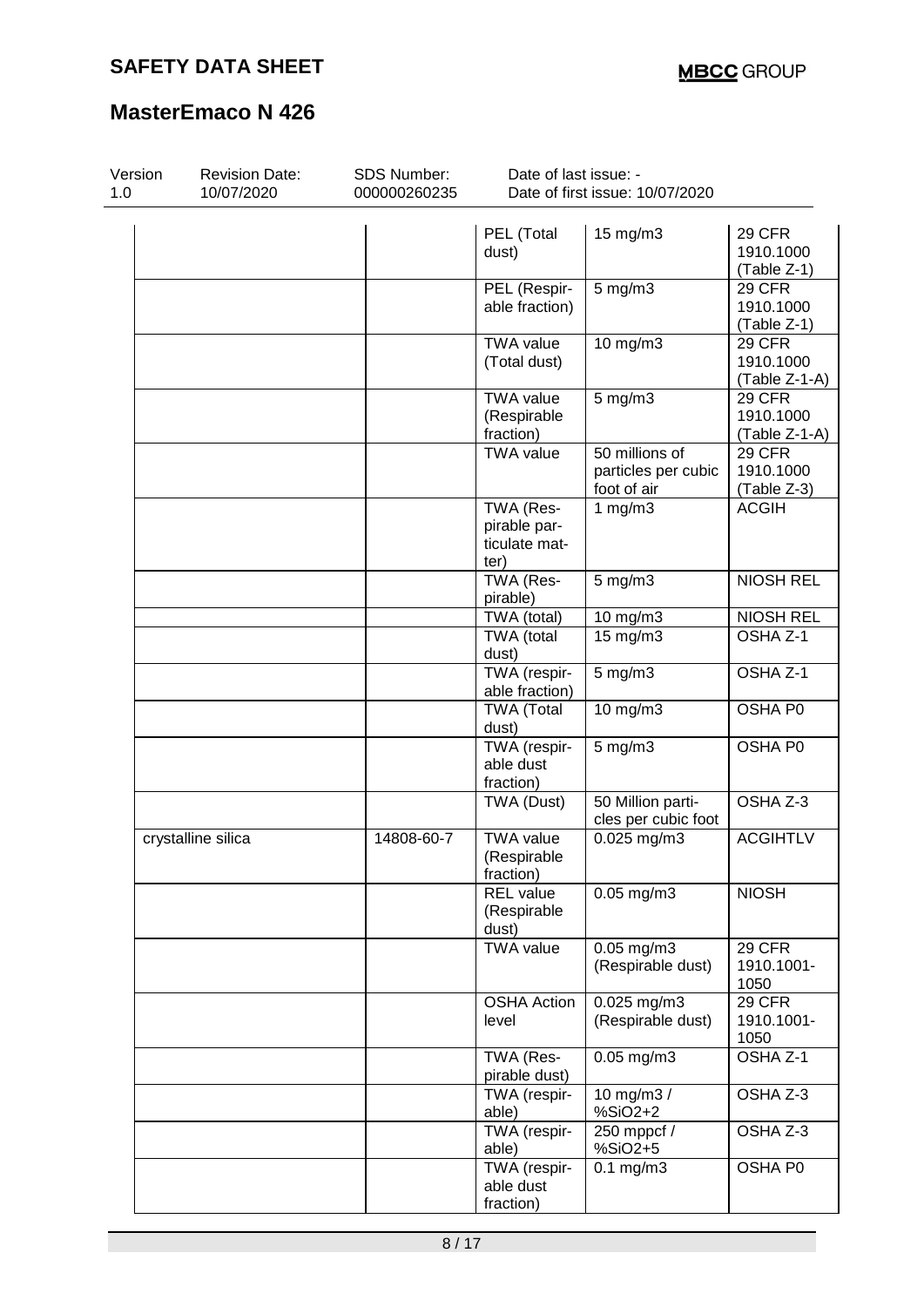| Version<br>1.0 | <b>Revision Date:</b><br>10/07/2020 | <b>SDS Number:</b><br>000000260235 | Date of last issue: -<br>Date of first issue: 10/07/2020                      |                                                                                                                                                                             |                  |
|----------------|-------------------------------------|------------------------------------|-------------------------------------------------------------------------------|-----------------------------------------------------------------------------------------------------------------------------------------------------------------------------|------------------|
|                |                                     |                                    | TWA (Res-<br>pirable par-<br>ticulate mat-<br>ter)                            | $0.025$ mg/m3<br>(Silica)                                                                                                                                                   | <b>ACGIH</b>     |
|                |                                     |                                    | PEL (respir-<br>able)                                                         | $0.05$ mg/m $3$                                                                                                                                                             | <b>OSHA CARC</b> |
|                |                                     |                                    | TWA (Res-<br>pirable dust)                                                    | $0.05$ mg/m $3$<br>(Silica)                                                                                                                                                 | <b>NIOSH REL</b> |
|                | <b>Engineering measures</b>         | P.E.L.                             |                                                                               | Provide local exhaust ventilation to maintain recommended                                                                                                                   |                  |
|                | Personal protective equipment       |                                    |                                                                               |                                                                                                                                                                             |                  |
|                | Respiratory protection              | ÷                                  | Breathing protection if dusts are formed.                                     | Wear a NIOSH-certified (or equivalent) particulate respirator.                                                                                                              |                  |
|                | Hand protection                     |                                    |                                                                               |                                                                                                                                                                             |                  |
|                | Remarks                             |                                    | with the producers of the protective gloves.                                  | The suitability for a specific workplace should be discussed                                                                                                                |                  |
|                | Eye protection                      | problems.                          | Eye wash bottle with pure water<br>Tightly fitting safety goggles             | Wear face-shield and protective suit for abnormal processing                                                                                                                |                  |
|                | Skin and body protection            | ÷                                  |                                                                               | Choose body protection according to the amount and con-<br>centration of the dangerous substance at the work place.                                                         |                  |
|                | Protective measures                 | and safety practice.               | Avoid contact with the skin, eyes and clothing.<br>Avoid inhalation of dusts. | In order to prevent contamination while handling, closed<br>working clothes and working gloves should be used.<br>Handle in accordance with good building materials hygiene |                  |
|                | Hygiene measures                    |                                    | When using do not eat or drink.<br>When using do not smoke.                   | Wash hands before breaks and at the end of workday.                                                                                                                         |                  |

#### **SECTION 9. PHYSICAL AND CHEMICAL PROPERTIES**

| Appearance                | ÷  | powder                                                       |
|---------------------------|----|--------------------------------------------------------------|
| Color                     | ÷  | gray                                                         |
| Odor                      | ÷  | odorless                                                     |
| <b>Odor Threshold</b>     |    | Not determined due to potential health hazard by inhalation. |
| pH                        | t. | neutral to slightly alkaline                                 |
| Melting point             | ÷  | No applicable information available.                         |
| Boiling point             | ÷. | No applicable information available.                         |
| Evaporation rate          | ÷. | No applicable information available.                         |
| Flammability (solid, gas) | ÷. | not determined                                               |
| Self-ignition             | ÷  | not self-igniting                                            |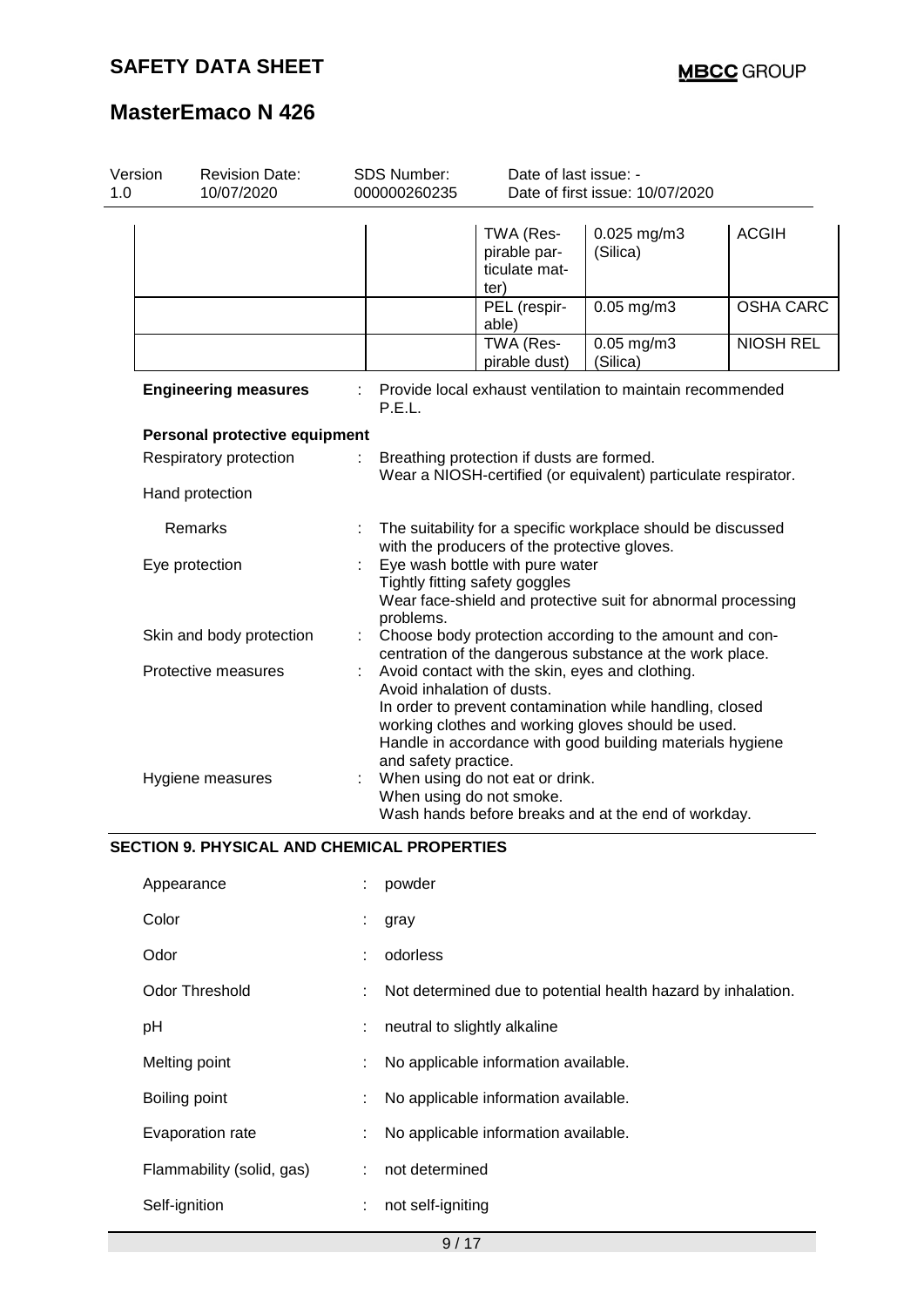# **MasterEmaco N 426**

| Version<br>1.0 | <b>Revision Date:</b><br>10/07/2020                 |   | SDS Number:<br>000000260235    | Date of last issue: -<br>Date of first issue: 10/07/2020                                                                                                                              |
|----------------|-----------------------------------------------------|---|--------------------------------|---------------------------------------------------------------------------------------------------------------------------------------------------------------------------------------|
|                | Upper explosion limit / Upper<br>flammability limit |   | with the intended use.         | As a result of our experience with this product and our<br>knowledge of its composition we do not expect any hazard as<br>long as the product is used appropriately and in accordance |
|                | Lower explosion limit / Lower<br>flammability limit | ÷ | with the intended use.         | As a result of our experience with this product and our<br>knowledge of its composition we do not expect any hazard as<br>long as the product is used appropriately and in accordance |
|                | Vapor pressure                                      |   |                                | No applicable information available.                                                                                                                                                  |
|                | Relative vapor density                              |   |                                | No applicable information available.                                                                                                                                                  |
|                | Relative density                                    |   |                                | No applicable information available.                                                                                                                                                  |
|                | Density                                             |   | not applicable                 |                                                                                                                                                                                       |
|                | <b>Bulk density</b><br>Solubility(ies)              |   | 1,800 - 2,400 kg/m3            |                                                                                                                                                                                       |
|                | Water solubility                                    |   | No data available              |                                                                                                                                                                                       |
|                | Solubility in other solvents                        | ÷ |                                | No applicable information available.                                                                                                                                                  |
|                | Partition coefficient: n-<br>octanol/water          |   |                                | No applicable information available.                                                                                                                                                  |
|                | Autoignition temperature                            | ÷ |                                | No applicable information available.                                                                                                                                                  |
|                | Decomposition temperature                           | ÷ | scribed/indicated.             | No decomposition if stored and handled as pre-                                                                                                                                        |
|                | Viscosity<br>Viscosity, dynamic                     |   | No data available.             |                                                                                                                                                                                       |
|                | Viscosity, kinematic                                |   |                                | No applicable information available.                                                                                                                                                  |
|                | <b>Explosive properties</b>                         |   | Not explosive<br>Not explosive |                                                                                                                                                                                       |
|                | Oxidizing properties                                |   | as oxidizing.                  | Based on its structural properties the product is not classified                                                                                                                      |
|                | Self-heating substances                             |   | No data available              |                                                                                                                                                                                       |
|                | Sublimation point                                   |   |                                | No applicable information available.                                                                                                                                                  |
|                | Molecular weight                                    |   | No data available              |                                                                                                                                                                                       |
|                |                                                     |   |                                |                                                                                                                                                                                       |

## **SECTION 10. STABILITY AND REACTIVITY**

| Reactivity         | No decomposition if stored and applied as directed. |
|--------------------|-----------------------------------------------------|
| Chemical stability | No decomposition if stored and applied as directed. |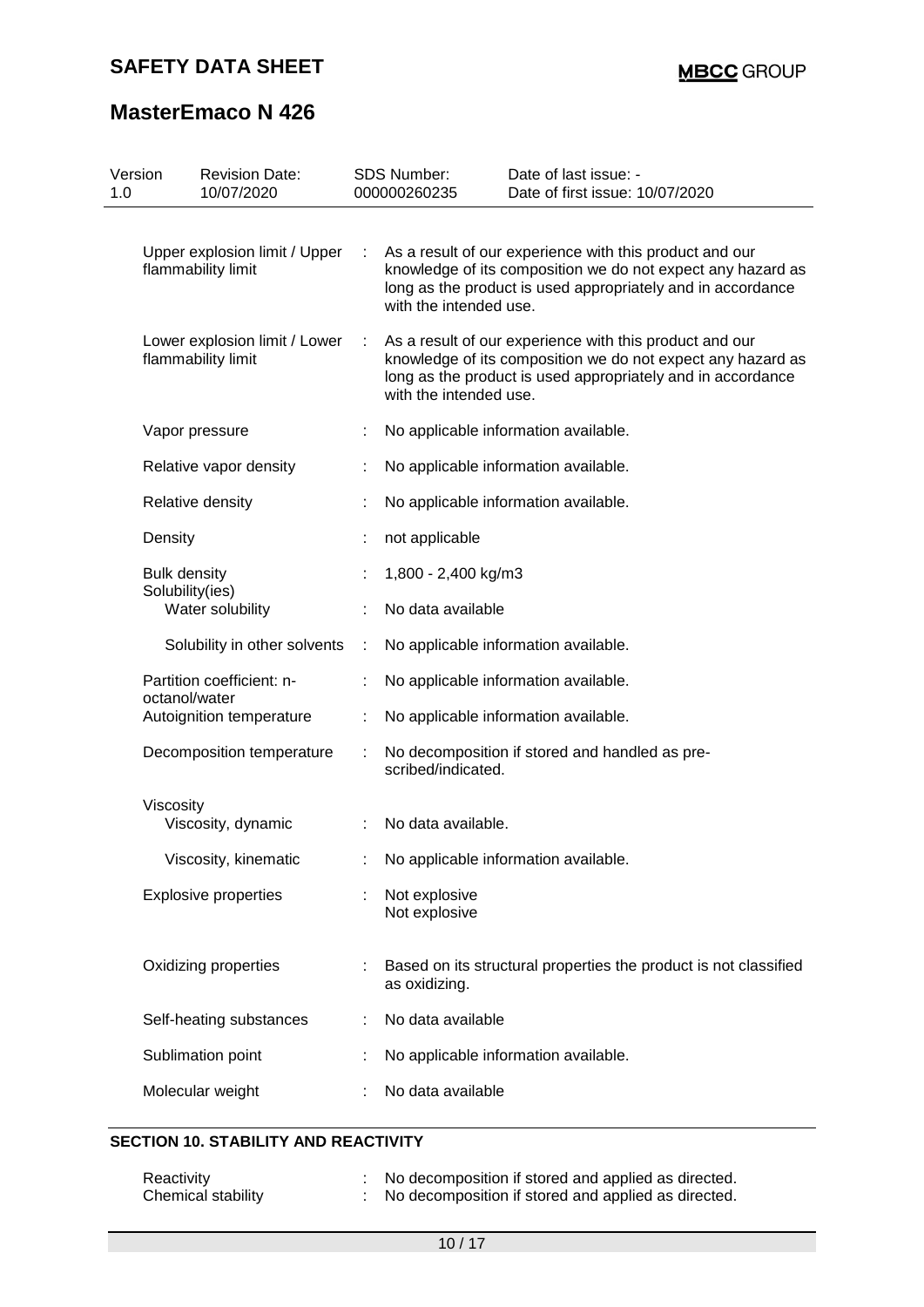| Version<br>1.0 | <b>Revision Date:</b><br>10/07/2020          | <b>SDS Number:</b><br>000000260235 | Date of last issue: -<br>Date of first issue: 10/07/2020  |
|----------------|----------------------------------------------|------------------------------------|-----------------------------------------------------------|
|                | Possibility of hazardous reac-<br>:<br>tions |                                    | No decomposition if stored and applied as directed.       |
|                | Conditions to avoid                          |                                    | : See SDS section 7 - Handling and storage.               |
|                | Incompatible materials                       | Strong bases<br>Strong acids       |                                                           |
|                | Hazardous decomposition<br>products          | as prescribed/indicated.           | No hazardous decomposition products if stored and handled |

#### **SECTION 11. TOXICOLOGICAL INFORMATION**

#### **Acute toxicity**

Not classified based on available information.

|  | Product: |  |
|--|----------|--|
|  |          |  |

| Acute oral toxicity       | : Remarks: No applicable information available. |
|---------------------------|-------------------------------------------------|
| Acute inhalation toxicity | : Remarks: No applicable information available. |
| Acute dermal toxicity     | : Remarks: No applicable information available. |

#### **Skin corrosion/irritation**

Causes skin irritation.

#### **Product:**

| <b>Remarks</b> |  | Extremely corrosive and destructive to tissue. |
|----------------|--|------------------------------------------------|
|----------------|--|------------------------------------------------|

#### **Serious eye damage/eye irritation**

Causes serious eye damage.

#### **Product:**

Remarks : May cause irreversible eye damage.

#### **Respiratory or skin sensitization**

#### **Skin sensitization**

Not classified based on available information.

### **Respiratory sensitization**

Not classified based on available information.

#### **Product:**

Remarks : Chromate in this product has been reduced. Sensitization due to chromate within stated shelf-live is unlikely.

#### **Germ cell mutagenicity**

Not classified based on available information.

#### **Carcinogenicity**

Not classified based on available information.

#### **Reproductive toxicity**

Not classified based on available information.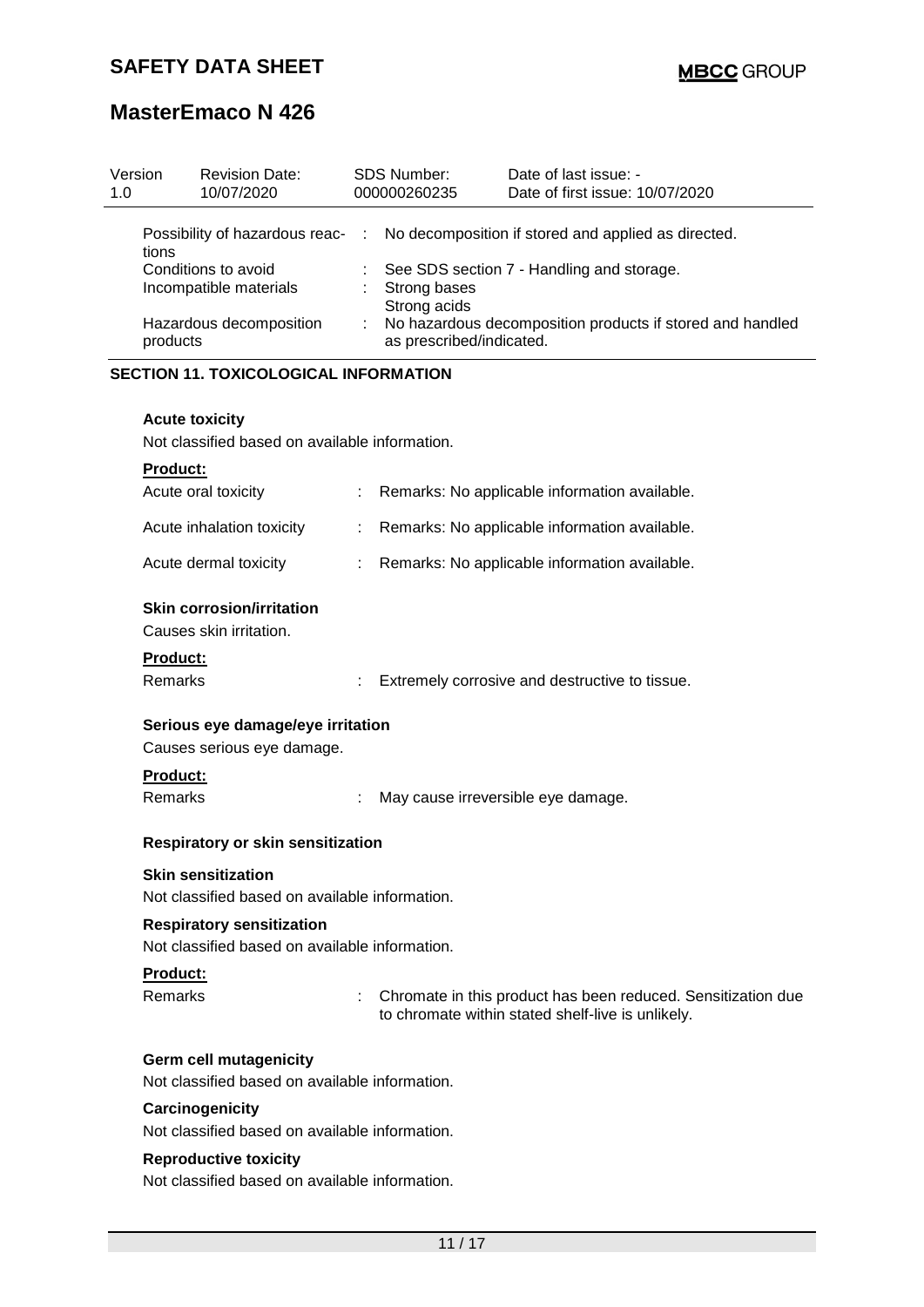| 1.0 | Version                                                                           | <b>Revision Date:</b><br>10/07/2020                       |    | SDS Number:<br>000000260235 | Date of last issue: -<br>Date of first issue: 10/07/2020                                                   |  |  |
|-----|-----------------------------------------------------------------------------------|-----------------------------------------------------------|----|-----------------------------|------------------------------------------------------------------------------------------------------------|--|--|
|     | <b>STOT-single exposure</b><br>May cause respiratory irritation.                  |                                                           |    |                             |                                                                                                            |  |  |
|     | <b>STOT-repeated exposure</b>                                                     |                                                           |    |                             |                                                                                                            |  |  |
|     | Causes damage to organs (Lung) through prolonged or repeated exposure if inhaled. |                                                           |    |                             |                                                                                                            |  |  |
|     | <b>Aspiration toxicity</b><br>Not classified based on available information.      |                                                           |    |                             |                                                                                                            |  |  |
|     | <b>Further information</b>                                                        |                                                           |    |                             |                                                                                                            |  |  |
|     | Product:                                                                          |                                                           |    |                             |                                                                                                            |  |  |
|     | Remarks                                                                           |                                                           |    | No data available           |                                                                                                            |  |  |
|     |                                                                                   | <b>SECTION 12. ECOLOGICAL INFORMATION</b>                 |    |                             |                                                                                                            |  |  |
|     |                                                                                   |                                                           |    |                             |                                                                                                            |  |  |
|     |                                                                                   | <b>Ecotoxicity</b>                                        |    |                             |                                                                                                            |  |  |
|     | Product:                                                                          |                                                           |    |                             |                                                                                                            |  |  |
|     |                                                                                   | <b>Ecotoxicology Assessment</b><br>Acute aquatic toxicity |    |                             | This product has no known ecotoxicological effects.                                                        |  |  |
|     |                                                                                   | Chronic aquatic toxicity                                  | ÷  |                             | This product has no known ecotoxicological effects.                                                        |  |  |
|     |                                                                                   |                                                           |    |                             |                                                                                                            |  |  |
|     | <b>Persistence and degradability</b>                                              |                                                           |    |                             |                                                                                                            |  |  |
|     | <b>Product:</b>                                                                   |                                                           |    |                             |                                                                                                            |  |  |
|     |                                                                                   | Biodegradability                                          | ÷. |                             | Remarks: Not applicable for inorganic substances.                                                          |  |  |
|     |                                                                                   | <b>Bioaccumulative potential</b>                          |    |                             |                                                                                                            |  |  |
|     | Product:                                                                          |                                                           |    |                             |                                                                                                            |  |  |
|     |                                                                                   | <b>Bioaccumulation</b>                                    |    |                             | Remarks: The product will not be readily bioavailable due to<br>its consistency and insolubility in water. |  |  |
|     |                                                                                   |                                                           |    |                             |                                                                                                            |  |  |
|     |                                                                                   | Components:                                               |    |                             |                                                                                                            |  |  |
|     |                                                                                   | Quartz (SiO2):<br>Partition coefficient: n-               |    | Remarks: not applicable     |                                                                                                            |  |  |
|     |                                                                                   | octanol/water                                             |    |                             |                                                                                                            |  |  |
|     |                                                                                   | calcium oxide:<br>Partition coefficient: n-               |    |                             | Remarks: The value has not been determined because the                                                     |  |  |
|     |                                                                                   | octanol/water                                             |    | substance is inorganic.     |                                                                                                            |  |  |
|     | Iron oxide:                                                                       |                                                           |    |                             |                                                                                                            |  |  |
|     |                                                                                   | Partition coefficient: n-<br>octanol/water                | ÷  |                             | Remarks: Study scientifically not justified.                                                               |  |  |
|     |                                                                                   | magnesium oxide:                                          |    |                             |                                                                                                            |  |  |
|     |                                                                                   | Partition coefficient: n-<br>octanol/water                |    | Remarks: No data available. |                                                                                                            |  |  |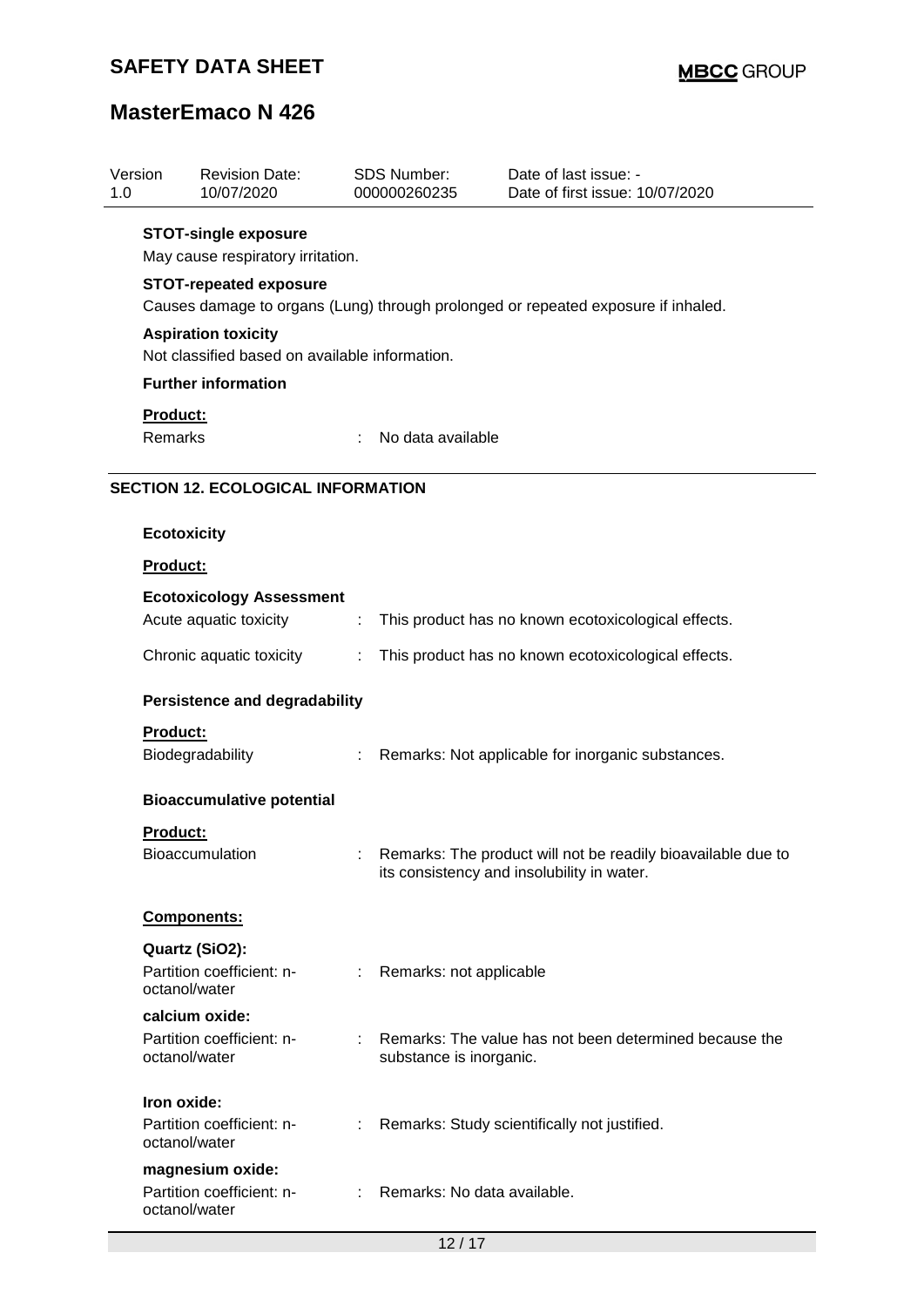# **MasterEmaco N 426**

| Version<br>1.0 |                                                                                                                                              | <b>Revision Date:</b><br>10/07/2020 |    | <b>SDS Number:</b><br>000000260235                                                                                                                                                                                                    | Date of last issue: -<br>Date of first issue: 10/07/2020                                                                                                                                     |
|----------------|----------------------------------------------------------------------------------------------------------------------------------------------|-------------------------------------|----|---------------------------------------------------------------------------------------------------------------------------------------------------------------------------------------------------------------------------------------|----------------------------------------------------------------------------------------------------------------------------------------------------------------------------------------------|
|                | Silicon dioxide:<br>Partition coefficient: n-<br>octanol/water<br><b>Calcium sulphate:</b><br>Partition coefficient: n-<br>octanol/water     |                                     |    | Remarks: not applicable<br>GLP: no<br>Remarks: The value has not been determined because the<br>substance is inorganic.                                                                                                               |                                                                                                                                                                                              |
|                |                                                                                                                                              |                                     | ÷. |                                                                                                                                                                                                                                       |                                                                                                                                                                                              |
|                | <b>Mobility in soil</b><br><b>Product:</b><br>Distribution among environ-<br>mental compartments<br><b>Other adverse effects</b><br>Product: |                                     |    |                                                                                                                                                                                                                                       |                                                                                                                                                                                              |
|                |                                                                                                                                              |                                     | ÷  | Remarks: Following exposure to soil, adsorption to solid soil<br>particles is probable, therefore contamination of groundwater<br>is not expected.<br>The substance will not evaporate into the atmosphere from<br>the water surface. |                                                                                                                                                                                              |
|                |                                                                                                                                              |                                     |    |                                                                                                                                                                                                                                       |                                                                                                                                                                                              |
|                |                                                                                                                                              |                                     |    |                                                                                                                                                                                                                                       |                                                                                                                                                                                              |
|                | assessment                                                                                                                                   | Results of PBT and vPvB             | ÷  | 0.1% or higher.                                                                                                                                                                                                                       | This substance/mixture contains no components considered<br>to be either persistent, bioaccumulative and toxic (PBT), or<br>very persistent and very bioaccumulative (vPvB) at levels of     |
|                | mation                                                                                                                                       | Additional ecological infor-        |    | harmful to aquatic organisms.<br>components.                                                                                                                                                                                          | There is a high probability that the product is not acutely<br>The product has not been tested. The statements on ecotoxi-<br>cology have been derived from the properties of the individual |

### **SECTION 13. DISPOSAL CONSIDERATIONS**

| : Do not contaminate ponds, waterways or ditches with chemi-<br>cal or used container.                                    |
|---------------------------------------------------------------------------------------------------------------------------|
| Dispose of in accordance with national, state and local regula-<br>tions.                                                 |
| Do not discharge into drains/surface waters/groundwater.<br>: Contaminated packaging should be emptied as far as possible |
| and disposed of in the same manner as the sub-<br>stance/product.                                                         |
|                                                                                                                           |

### **SECTION 14. TRANSPORT INFORMATION**

### **International Regulations**

#### **UNRTDG**

Not regulated as a dangerous good

#### **IATA-DGR**

Not regulated as a dangerous good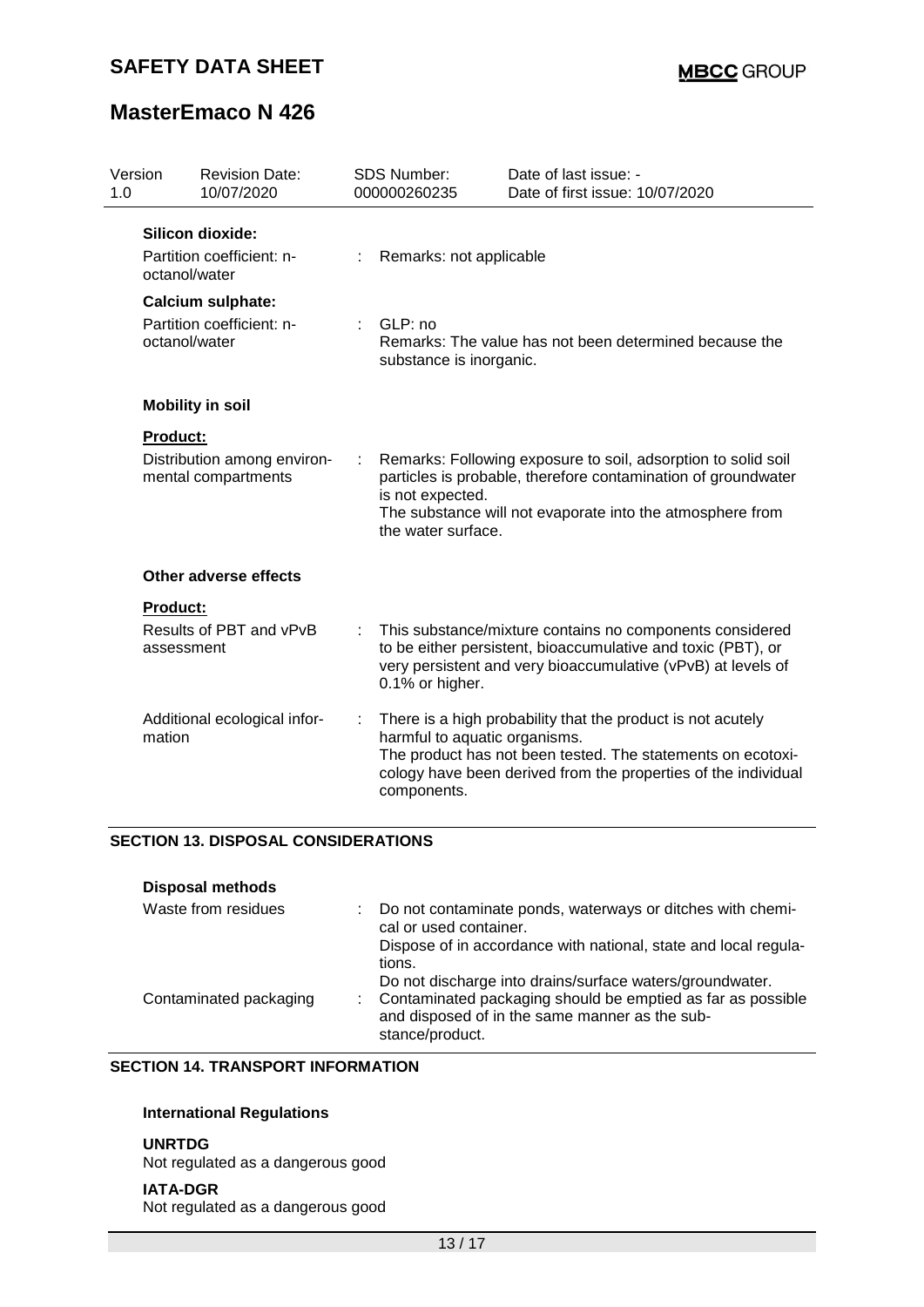| Version<br>1.0                  | 10/07/2020                                                                                                          | <b>Revision Date:</b>                                                                                                                                                    | <b>SDS Number:</b><br>000000260235 | Date of last issue: -<br>Date of first issue: 10/07/2020 |                                                                                                                      |  |  |  |
|---------------------------------|---------------------------------------------------------------------------------------------------------------------|--------------------------------------------------------------------------------------------------------------------------------------------------------------------------|------------------------------------|----------------------------------------------------------|----------------------------------------------------------------------------------------------------------------------|--|--|--|
|                                 | <b>IMDG-Code</b>                                                                                                    | Not regulated as a dangerous good                                                                                                                                        |                                    |                                                          |                                                                                                                      |  |  |  |
|                                 | Transport in bulk according to Annex II of MARPOL 73/78 and the IBC Code<br>Not applicable for product as supplied. |                                                                                                                                                                          |                                    |                                                          |                                                                                                                      |  |  |  |
|                                 | <b>Domestic regulation</b>                                                                                          |                                                                                                                                                                          |                                    |                                                          |                                                                                                                      |  |  |  |
|                                 | <b>49 CFR</b>                                                                                                       | Not regulated as a dangerous good                                                                                                                                        |                                    |                                                          |                                                                                                                      |  |  |  |
|                                 |                                                                                                                     | <b>SECTION 15. REGULATORY INFORMATION</b>                                                                                                                                |                                    |                                                          |                                                                                                                      |  |  |  |
|                                 | <b>US State Regulations</b>                                                                                         |                                                                                                                                                                          |                                    |                                                          |                                                                                                                      |  |  |  |
|                                 |                                                                                                                     | Pennsylvania Right To Know                                                                                                                                               |                                    |                                                          |                                                                                                                      |  |  |  |
|                                 |                                                                                                                     | calcium oxide<br>Iron oxide<br>magnesium oxide<br>Limestone<br>Silicon dioxide<br>Calcium sulphate<br>Quartz (SiO2)<br>Cement, portland, chemicals<br>crystalline silica |                                    |                                                          | 1305-78-8<br>1309-37-1<br>1309-48-4<br>1317-65-3<br>7631-86-9<br>7778-18-9<br>14808-60-7<br>65997-15-1<br>14808-60-7 |  |  |  |
| <b>New Jersey Right To Know</b> |                                                                                                                     |                                                                                                                                                                          |                                    |                                                          |                                                                                                                      |  |  |  |
|                                 |                                                                                                                     | calcium oxide<br>magnesium oxide<br>Limestone<br>Calcium sulphate<br>Cement, portland, chemicals                                                                         |                                    |                                                          | 1305-78-8<br>1309-48-4<br>1317-65-3<br>7778-18-9<br>65997-15-1                                                       |  |  |  |

#### **California Prop. 65**

WARNING: This product can expose you to chemicals including anatase, which is/are known to the State of California to cause cancer, and

crystalline silica 14808-60-7 talc 14807-96-6

Lithium carbonate, which is/are known to the State of California to cause birth defects or other reproductive harm. For more information go to www.P65Warnings.ca.gov.

#### **The ingredients of this product are reported in the following inventories:**

TSCA : On the inventory, or in compliance with the inventory

### **SECTION 16. OTHER INFORMATION**

#### **Further information**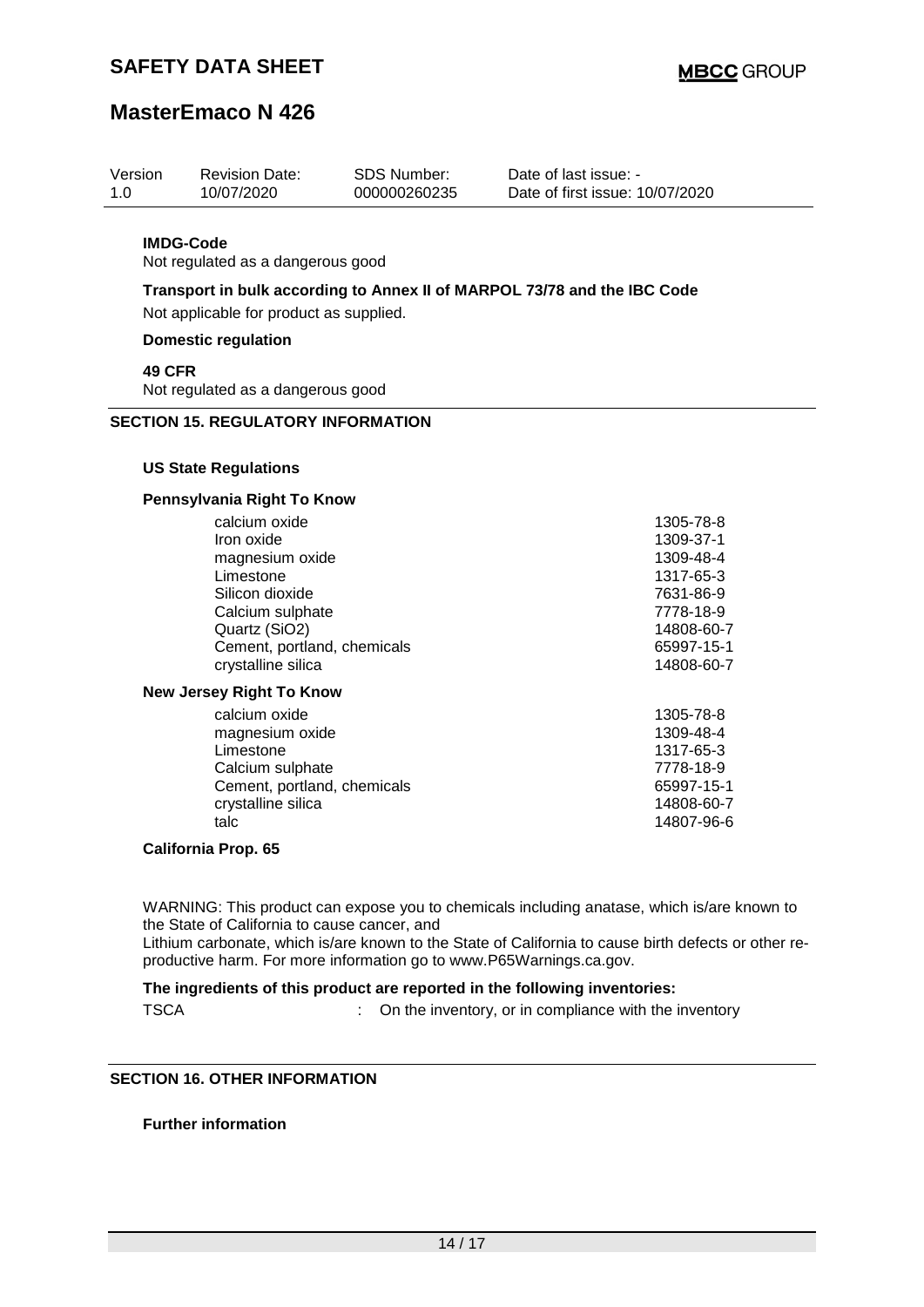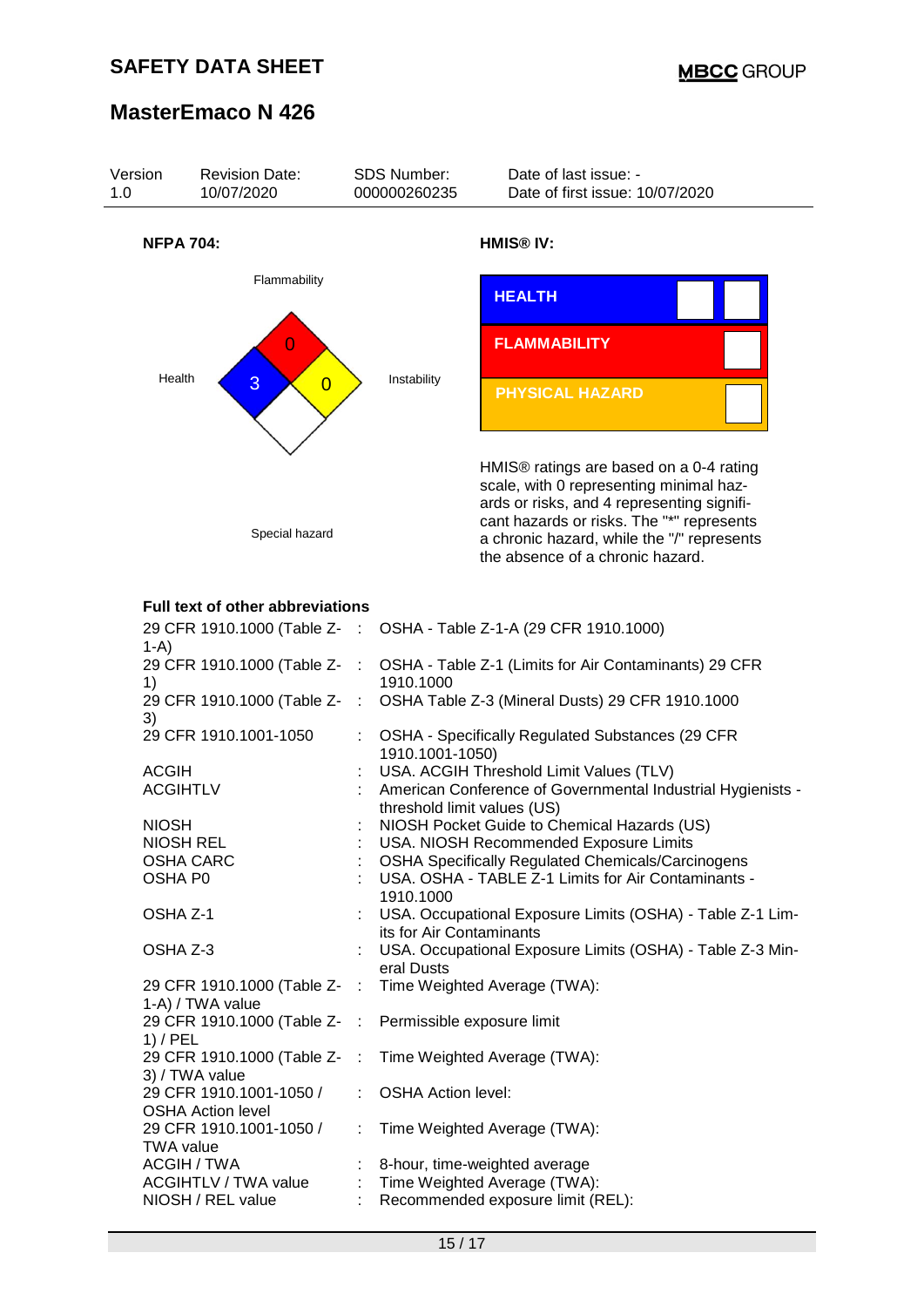| Version         | <b>Revision Date:</b> |                                    | <b>SDS Number:</b>             | Date of last issue: -                                                                          |  |
|-----------------|-----------------------|------------------------------------|--------------------------------|------------------------------------------------------------------------------------------------|--|
| 1.0             | 10/07/2020            |                                    | 000000260235                   | Date of first issue: 10/07/2020                                                                |  |
|                 | NIOSH REL / TWA       |                                    |                                | : Time-weighted average concentration for up to a 10-hour<br>workday during a 40-hour workweek |  |
| OSHA CARC / PEL |                       | : Permissible exposure limit (PEL) |                                |                                                                                                |  |
|                 | OSHA P0 / TWA         |                                    | : 8-hour time weighted average |                                                                                                |  |
|                 | OSHA Z-1 / TWA        |                                    | : 8-hour time weighted average |                                                                                                |  |
| OSHA Z-3 / TWA  |                       |                                    | : 8-hour time weighted average |                                                                                                |  |

AICS - Australian Inventory of Chemical Substances; ASTM - American Society for the Testing of Materials; bw - Body weight; CERCLA - Comprehensive Environmental Response, Compensation, and Liability Act; CMR - Carcinogen, Mutagen or Reproductive Toxicant; DIN - Standard of the German Institute for Standardisation; DOT - Department of Transportation; DSL - Domestic Substances List (Canada); ECx - Concentration associated with x% response; EHS - Extremely Hazardous Substance; ELx - Loading rate associated with x% response; EmS - Emergency Schedule; ENCS - Existing and New Chemical Substances (Japan); ErCx - Concentration associated with x% growth rate response; ERG - Emergency Response Guide; GHS - Globally Harmonized System; GLP - Good Laboratory Practice; HMIS - Hazardous Materials Identification System; IARC - International Agency for Research on Cancer; IATA - International Air Transport Association; IBC - International Code for the Construction and Equipment of Ships carrying Dangerous Chemicals in Bulk; IC50 - Half maximal inhibitory concentration; ICAO - International Civil Aviation Organization; IECSC - Inventory of Existing Chemical Substances in China; IMDG - International Maritime Dangerous Goods; IMO - International Maritime Organization; ISHL - Industrial Safety and Health Law (Japan); ISO - International Organisation for Standardization; KECI - Korea Existing Chemicals Inventory; LC50 - Lethal Concentration to 50 % of a test population; LD50 - Lethal Dose to 50% of a test population (Median Lethal Dose); MARPOL - International Convention for the Prevention of Pollution from Ships; MSHA - Mine Safety and Health Administration; n.o.s. - Not Otherwise Specified; NFPA - National Fire Protection Association; NO(A)EC - No Observed (Adverse) Effect Concentration; NO(A)EL - No Observed (Adverse) Effect Level; NOELR - No Observable Effect Loading Rate; NTP - National Toxicology Program; NZIoC - New Zealand Inventory of Chemicals; OECD - Organization for Economic Co-operation and Development; OPPTS - Office of Chemical Safety and Pollution Prevention; PBT - Persistent, Bioaccumulative and Toxic substance; PICCS - Philippines Inventory of Chemicals and Chemical Substances; (Q)SAR - (Quantitative) Structure Activity Relationship; RCRA - Resource Conservation and Recovery Act; REACH - Regulation (EC) No 1907/2006 of the European Parliament and of the Council concerning the Registration, Evaluation, Authorisation and Restriction of Chemicals; RQ - Reportable Quantity; SADT - Self-Accelerating Decomposition Temperature; SARA - Superfund Amendments and Reauthorization Act; SDS - Safety Data Sheet; TCSI - Taiwan Chemical Substance Inventory; TSCA - Toxic Substances Control Act (United States); UN - United Nations; UNRTDG - United Nations Recommendations on the Transport of Dangerous Goods; vPvB - Very Persistent and Very Bioaccumulative

Revision Date : 10/07/2020

We support worldwide Responsible Care® initiatives. We value the health and safety of our employees, customers, suppliers and neighbors, and the protection of the environment. Our commitment to Responsible Care is integral to conducting our business and operating our facilities in a safe and environmentally responsible fashion, supporting our customers and suppliers in ensuring the safe and environmentally sound handling of our products, and minimizing the impact of our operations on society and the environment during production, storage, transport, use and disposal of our products.

IMPORTANT: WHILE THE DESCRIPTIONS, DESIGNS, DATA AND INFORMATION CONTAINED HEREIN ARE PRESENTED IN GOOD FAITH AND BELIEVED TO BE ACCURATE